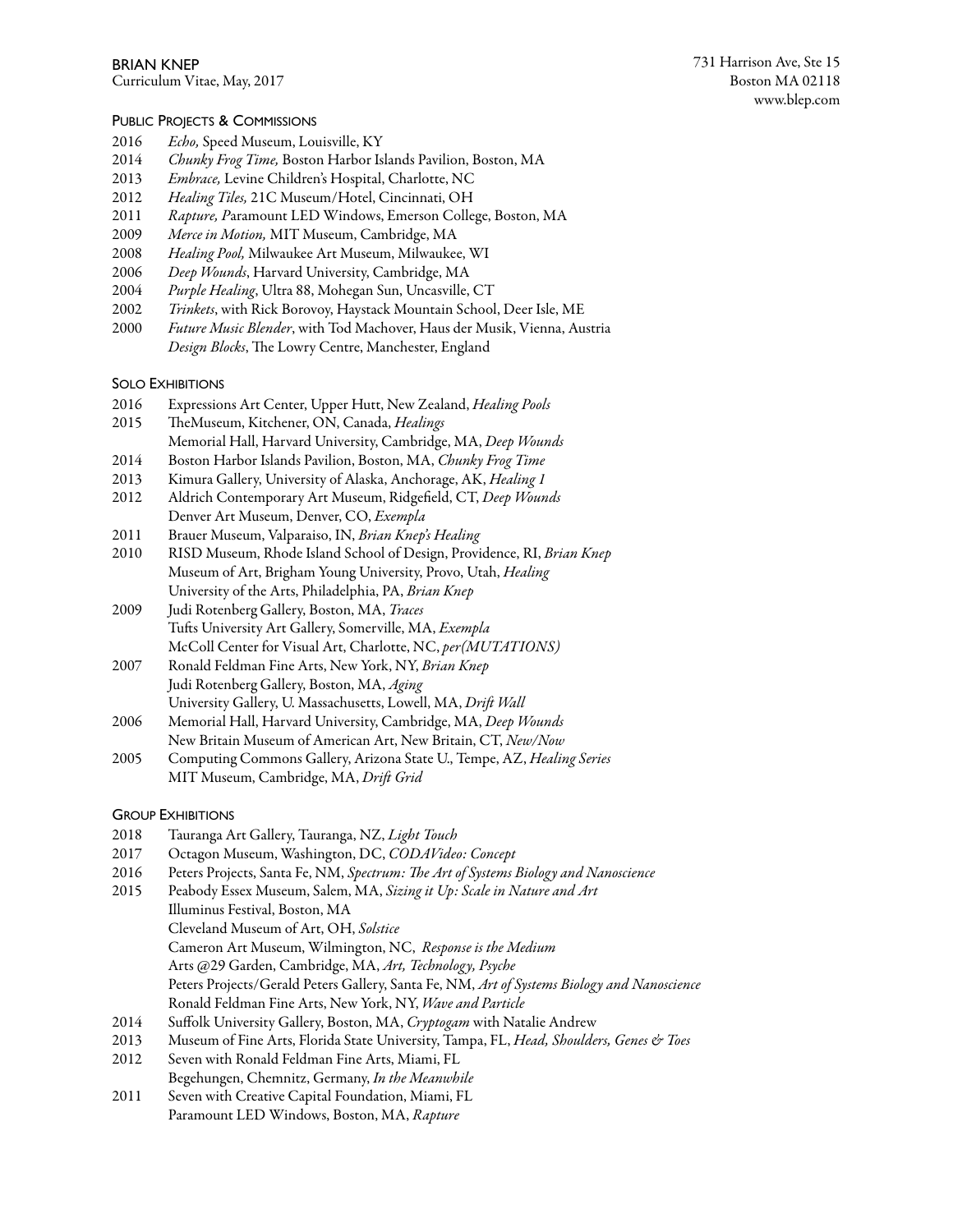|      | List Gallery, Brown University, Providence, RI, Building Expectations<br>ARTcetera, Boston, MA, AIDS Benefit Auction<br>Boston Cyberarts, Boston, MA, Fluid Perimeters<br>Digital Arts Festival, Redmond, WA |
|------|--------------------------------------------------------------------------------------------------------------------------------------------------------------------------------------------------------------|
| 2010 | Ronald Feldman Fine Arts, New York, NY, One Part Human<br>Akademia Gallery, Sofia Bulgaria, Digital Arts Festival<br>Mois Multi, Quebec City, Canada                                                         |
| 2009 | MIT Museum, Cambridge, MA, Loops - New Iterations                                                                                                                                                            |
| 2008 | Ronald Feldman Fine Arts, New York, NY, Drawing Review: 37 Years of Works on Paper<br>Milwaukee Art Museum, Milwaukee, WI, Act/React                                                                         |
|      | Hudson Valley Center for Contemporary Art, Peekskill, NY, Origins                                                                                                                                            |
|      | Axiom Gallery, Boston, MA, Some Kind of Uncertainty                                                                                                                                                          |
| 2007 | Miami Basel with Ronald Feldman Fine Arts, Miami, FL                                                                                                                                                         |
|      | WEI, Eindhoven, Netherlands, Image Radio                                                                                                                                                                     |
|      | Sheppard Fine Arts Gallery, University of Nevada, Reno, NV, Orion's Belt                                                                                                                                     |
|      | Montserrat Gallery, Montserrat College of Art, Beverly, MA, It's Alive                                                                                                                                       |
| 2006 | Gallery Artists Studio Projects (GASP), Brookline, MA, Option, Control, Escape                                                                                                                               |
|      | Lumen Eclipse, Cambridge, MA, April Showcase                                                                                                                                                                 |
| 2005 | University of Otago, Dunedin, New Zealand, Graphite 2005                                                                                                                                                     |
|      | Scollay Square Gallery, Boston City Hall, Boston, MA, The Art of Science                                                                                                                                     |
|      | Westport Art Center, Westport, CT, In Situ                                                                                                                                                                   |
|      | Art Interactive, Cambridge, MA, Collision Eight: El Ocho                                                                                                                                                     |
|      | Siggraph Art Gallery, Los Angeles, CA, Threading Time                                                                                                                                                        |
|      | Art Rock, Brittany, France                                                                                                                                                                                   |
|      | Boston Art Windows, Boston, MA, Window Collision                                                                                                                                                             |
|      | Tufts University Art Gallery, Somerville, MA, artWORK                                                                                                                                                        |
|      | Axiom Gallery, Allston, MA, Digital Disclosure                                                                                                                                                               |
|      | Place de Hercé, Laval, France, Laval Virtual                                                                                                                                                                 |
|      | MobileArt, Gothenburg, Sweden                                                                                                                                                                                |
|      | ARCO International Art Fair, Madrid, Spain                                                                                                                                                                   |
|      | Joseloff Gallery, U. Hartford, Hartford, CT, LOOKOUT/outlook                                                                                                                                                 |
| 2004 | SSEF, Seoul, Korea, My Name is Game                                                                                                                                                                          |
|      | Art Interactive, Cambridge, MA, Intimachine                                                                                                                                                                  |
|      | Blasthaus/Rx Gallery, San Francisco, CA, Reactive                                                                                                                                                            |
|      | Art Interactive, Cambridge, MA, Collision Six: Senses                                                                                                                                                        |
|      | Bakalar Gallery, Massachusetts College of Art, Boston, MA, Feed                                                                                                                                              |
|      | Exploratorium, San Francisco, CA, Art Life                                                                                                                                                                   |
|      | Insa Art Center, Seoul, Korea, My Name is Game                                                                                                                                                               |
|      | Siggraph Gallery, Los Angeles, CA, E-Art                                                                                                                                                                     |
|      | DeCordova Museum & Sculpture Park, Lincoln, MA, 2004 Annual                                                                                                                                                  |
| 2003 | Compton Gallery, MIT, Cambridge, MA, The Next Dimension                                                                                                                                                      |

### AWARDS & RESIDENCIES

- 2018 Invited Guest of U.S. Embassy and Consulate, New Zealand<br>2014 Harvard University Artist-in-Residence, Office for the Arts,
- Harvard University Artist-in-Residence, Office for the Arts, Cambridge, MA Lesley Ellis School Artist-in-Residence, Arlington, MA CODAWorx, 25 Top-Curated Projects in Design + Art
- 2013 Carolinas Healthcare Artist-in-Residence, McColl Center for Visual Art, Charlotte, NC
- 2012 Hamilton Visiting Artist, University of Denver, CO<br>2011 Massachusetts Cultural Council Fellow, MA
- Massachusetts Cultural Council Fellow, MA
- 2010 New England Art Award, Critics Award for New Media
- 2009 Brother Thomas Fellowship, Boston, MA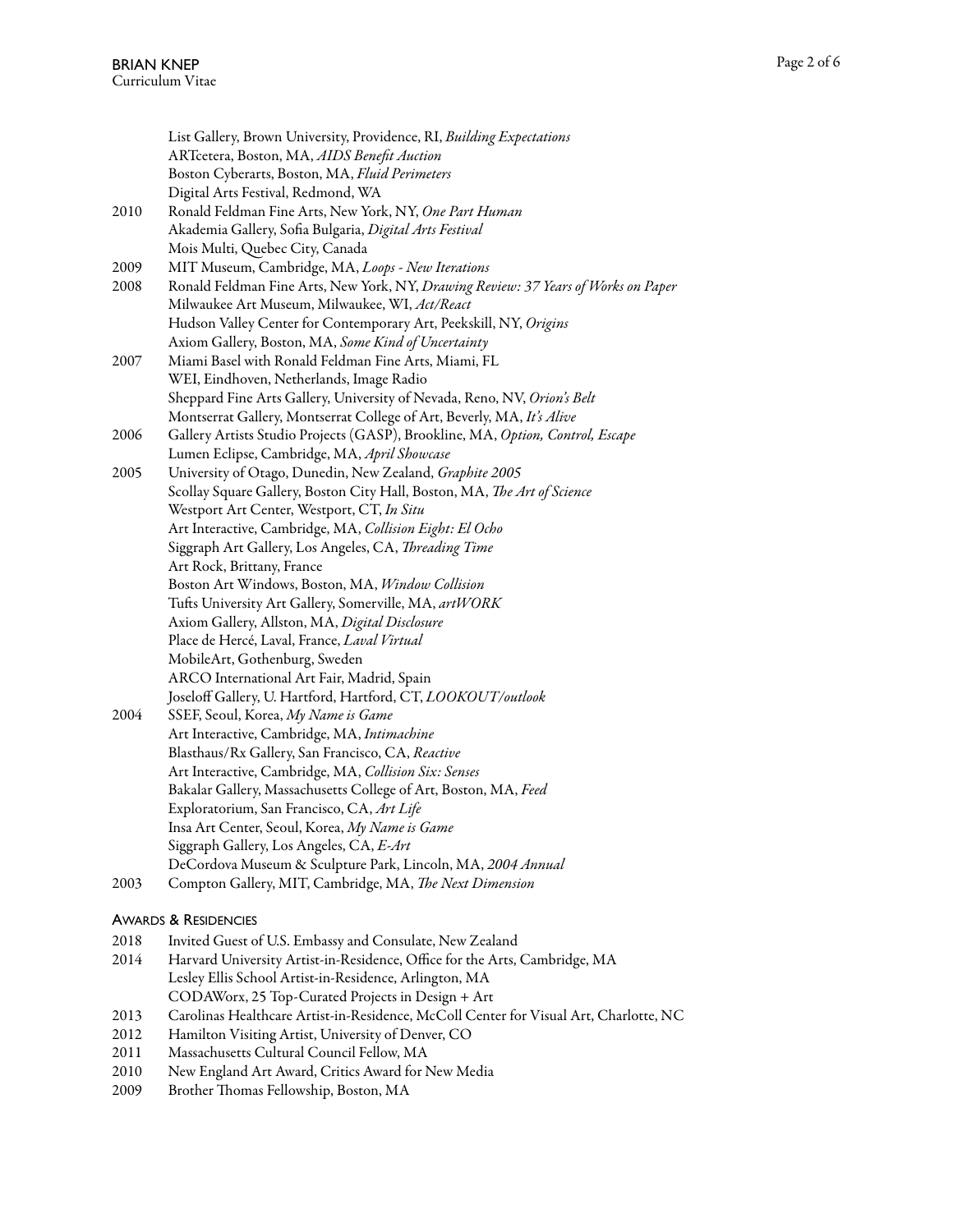| 2008 | Alpert Award Nomination, CA                                                    |
|------|--------------------------------------------------------------------------------|
|      | MacDowell Colony, Winter Residency, Peterborough, NH                           |
|      | AICA/New England Award for Aging, Boston, MA                                   |
| 2007 | LEF Foundation, Contemporary Work Fund Grant, Boston, MA                       |
|      | Americans for the Arts, Year in Review Selected Artist for Best Public Artwork |
|      | Prix Ars Electronica, Honorable Mention for Interactive Art, Linz, Austria     |
|      | Massachusetts Cultural Council, Sculpture/Installation Finalist, MA            |
|      | IBM Boston Cyberarts Innovation Award for Aging, Boston, MA                    |
|      | AICA/New England Award for Deep Wounds, Boston, MA                             |
| 2006 | Creative Capital Foundation Grant, New York, NY                                |
|      | LEF Foundation, Contemporary Work Fund Grant, Boston, MA                       |
|      | Harvard Medical School Artist-in-Residence, Boston, MA                         |
|      | NVR/Rockefeller Foundation New Media Fellowship Nomination, New York, NY       |

- 2005 Harvard University Artist-in-Residence, Office for the Arts, Boston/Cambridge, MA Rockefeller Foundation New Media Fellowship Nomination, New York, NY
- 2004 Vida 7.0: Art & Artificial Life Competition, Honorable Mention, Spain
- 1997 Academy Awards, Academy of Motion Picture Arts and Sciences, Beverly Hills, CA

### SELECTED BIBLIOGRAPHY

- 2018 Mauger, Rebecca, *Art and algorithm,* Bay of Plenty Times, Tauranga, NZ, Apr 19
- 2017 Gayla, Marella A. and Yared, Leah S., *Our Own Little War*, Harvard Crimson, Oct 26
- 2016 La Palma, Marina, "Spectrum: The Art of Systems Biology & Nanoscience", THE Magazine, Santa Fe, NM, Apr
- 2015 Myers, William, *Bio Art:Altered Realities*, New York: Tames & Hudson, 2015 Snow, Hilary, "Visitors' participation required…," Port City Daily, Wilmington, NC, Aug 27
- 2014 Abatemarco, Michael, "Artists and scientists explore the color spectrum," Pasatiempo, Mar 27 Senar, Will, "Art meets science at NESAD exhibit," Suffolk Journal, Nov 12 McQuaid Cate, "Presenting Harun Farocki's musings on work," Boston Globe, Nov 5 Marshall, Virginia R., "Painting the Town: Boston's Big Art," The Harvard Crimson, Sep 30 Editors, "The Art of Place: 25 Top-Curated Projects in Design + Art," *CODA Magazine*, Mar Rainsford, Jennifer, "Scandal: They Exploit Animals!," *Tracks, ARTE French TV*, Mar Taylor, Ashley P., "A Marriage Made in the Lab: The Science Side of Science-Art Collaborations,"  *SciArt in America*, Apr
- 2013 Stern, Nathaniel, *Interactive Art and Embodiment:* T*e Implicit Body as Performance,* Gylphi Limited Gabriel, Joseph M, "Bioart and Biopower: Reflections on the Aestheticization of Life Itself," *Heads, Shoulders, Genes, Toes,* Florida State Univ. Museum of Fine Arts
	- Rushin, Judith, Exhibition Essay, *Heads, Shoulders, Genes, Toes,* Florida State Univ. Museum of Fine Arts Editors, "Straight Talk with Brian Knep," *SciArt in America*, Oct
	- Rogers, Christina Ritchie, "'Embrace' the journey," *Charlotte Viewpoint*, May 9
	- Laird, Diedra, "Levine Hospital Interactive Art," *Charlotte Observer*, May
	- Editors, "Brian Knep, featured artist," *Charlotte Viewpoint*, Apr
	- Hamilton, Heather, "Kimura Gallery showcases interactive art in Healing 1," T*e Northern Light*, Apr 3
	- Hinson, Mark, "Duke it Out Wynton Marsalis & company swing into 7 Days," *Tallahasee Democrat*, Feb 9
- 2012 Klein, Richard, Exhibition Essay for *Brian Knep: Deep Wounds,* Aldrich Contemporary Art Museum, Ridgefield, CT
	- Chayka, Kyle, "Art Fair as Group Exhibition," *Hyperallergic*, Dec 11
	- Halperin, Julia, "Miami's SEVEN Fair Shows Sandy-Impacted Galleries Bouncing Back From Damages," *ArtInfo*, Dec 5
- Akbiyik, Sami, "Interview with Brian Knep," *Visual Media Blog*, Istanbul, Turkey, Aug 7 Lavalley, Amy, "What is art? At the VU Brauer Museum it's all about variety," *Chicago Post Tribune*, Jan 13 2011 Shellberg, Tim, "VU exhibit a user-friendly experience," *Northwest Indiana Times*, Dec 14
- Marks, Chad, "Brauer museum exhibits new art," *Valparaiso Torch*, Dec 9 Doerfler, Andrew, "Windows of Opportunity...," *Berkeley Beacon*, Nov 17 Nosenzo, Silvia, "Intervista a Brian Knep," *Artitude*, Sep 27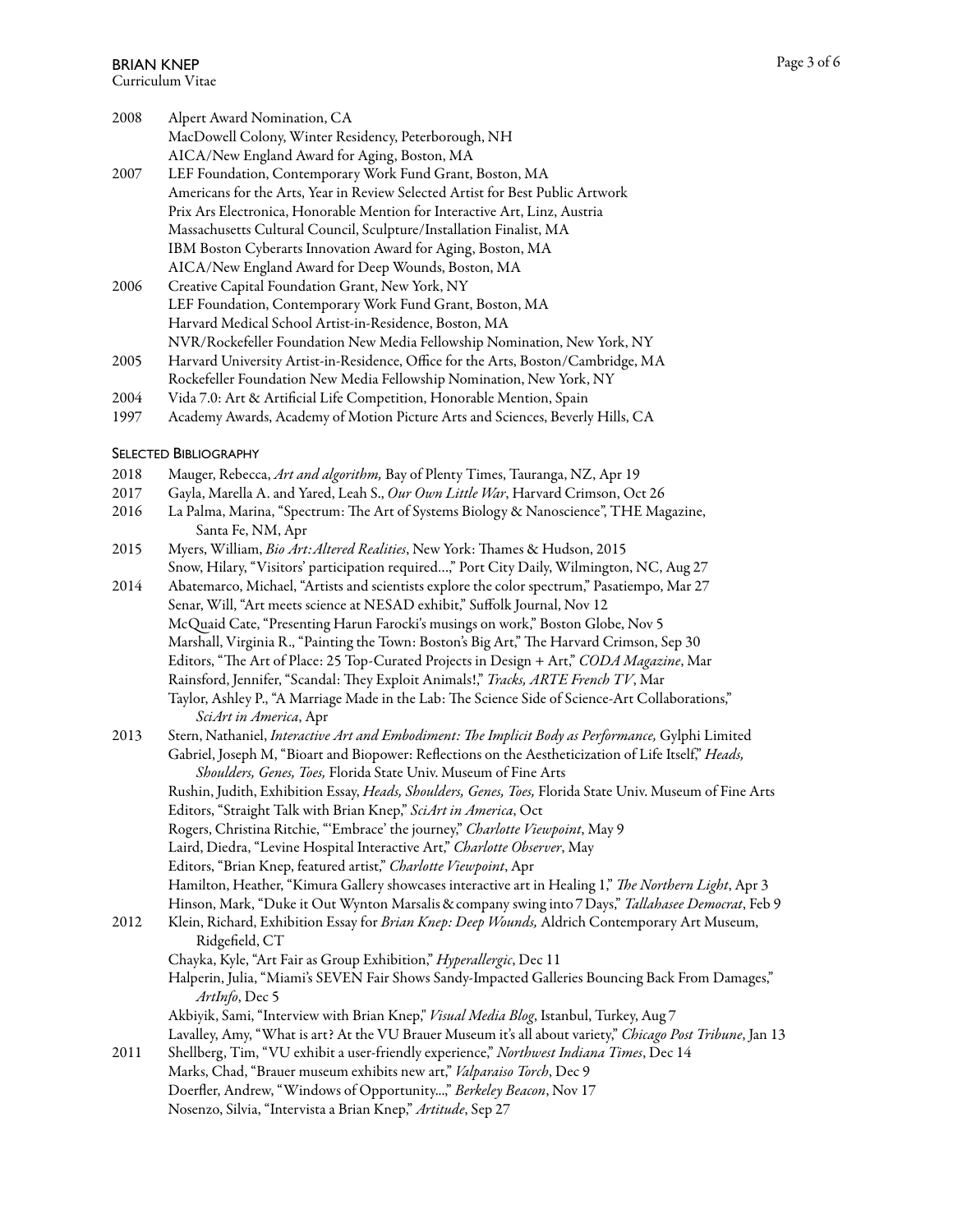Cook, Greg, "Boston Cyberarts Fest needs a reboot," *Boston Phoenix*, May 9 McQuaid, Cate, "Technology's enchantments," *Boston Globe*, May 4 Van Siclen, Bill, "Humor at the RISD Museum," *Providence Journal*, Feb 10 Doucette, Renee, "With the touch of a button," *East Side Monthly*, Feb Wohl, Emma, "At the RISD Museum, you control the show," *Brown Daily Herald*, Jan 31 Editors, "The Rhode Island School of Design Museum Presents Brian Knep: Exempla," Artdaily.org, Jan 17 2010 Brunner, C. and Rhoades, T., "Healing Series," *INFLeXions No. 4, Trans*v*ersal Fields of Experience*, Dec 고등 미술 *(High School Art Textbook).* Seoul, Korea: Kumsung Publishing, 2010. 38 Blue, China, "Artists as problem solvers and the work of Brian Knep," *Engine Institute*, Dec 9 Kalcheva, Rumena, "DA Fest 2010 post factum," *Contemporary Art Platform*, Bulgaria, Sep 23 Daley, Heather, "Multimedia art exhibit makes MOA debut," *BYU Uni*v*erse*, Sep 16 Matchan, Linda, "Brother Thomas's gift," Boston Globe, Apr 25 Paul, Lauren B., "Knep links science and art," *Harvard Crimson*, Apr 6 2009 Ketner, Joe, Exhibition Essay for *Brian Knep, Traces*, Judi Rotenberg Gallery, Boston, MA Fifield, George, Video Commentary for *Aspect Volume 13*: *Public* McQuaid, Cate, "Cool science. Interesting Art?," *Boston Globe*, Dec 2 Majeski, Anna, "Exempla artist takes technology to artistic realm," *Tu*f*s Daily*, Oct 20 Cook, Greg, "Weather Reports," *Boston Phoenix*, Oct 9 Majeski, Anna, "Knep's Exempla uses interactive digital media…," *Tu*f*s Daily*, Oct 9 Siegel, Marcia B., "Cyberloops," *Boston Phoenix*, Apr 29 Overcash, Anita, "A transforming experience with Brian Knep," *Creative Loa*fi*ng*, Feb 10 Brown, Linda Luise, "Microcosms jiggle and make us giggle," *Charlotte Observer*, Jan 30 Moriarty, Judith Ann, "Stranger in a strange land," *Vital Source*, Jan 11 2008 Fifield, George, Catalog Essay for *Act/React*, Milwaukee Art Museum, Milwaukee, WI Donath, Judith, "Technological Interventions in Everyday Interaction," Catalog Essay for *Act/React*, Milwaukee Art Museum, Milwaukee, WI Schumacher, Mary L., "Art in the here and now," *Milwaukee Journal Sentinel*, Nov 30 Sidman, Eli. "Metamorphic Metaphors: Brian Knep's Aging Series." *Nature of Neptune*, Oct 29 Antlfinger, Carrie, "Interactive art exhibit opens in Milwaukee," *Associated Press*, Oct 17 Stern, Nathaniel, "Action, Reaction, and Phenomenon," *Rhizome*, Oct 15 Miller, Stanley A., II, "Visitors call the shots...," *Milwaukee Journal Sentinel*, Oct 5 Blask, Dan, "Karl Iagnemma and Brian Knep," Mass Cultural Council *Artsake*, Jun 18 McQuaid, Cate, "Hiding their art in plain sight," *Boston Globe*, Jan 31 Cook, Greg, "Some Sort of Uncertainty," *Boston Phoenix*, Jan 25 2007 Leopoldseder, Schöpf, and Stocker, *Cyberarts 2007 International Compendium Prix Arts Electronica,*  Germany: Hatje Cantz Bradbury, Leonie, Catalog Essay for *It's Ali*v*e*, Montserrat Gallery, Montserrat College of Art, Beverly, MA Johnson, Ken, "Back to the future," *Boston Globe*, Apr 27 McQuaid, Cate, "An unfinished look at the cycle of life," *Boston Globe*, Apr 26 Cook, Greg, "The future is now," Boston Globe, Apr 19 Cook, Greg, "Culture War Games," *Boston Phoenix*, Mar 27 Muilleoir, Maírtín O, "And you thought we were slow at making peace with the past," *Andersonstown News*, Belfast, Mar 12 Feifer, Jason, "Brian Knep | Blinding us with science," *Boston's Weekly Dig*, Feb 7 Department of Energy, "Alumni Profiles: Aric Hagberg," http://www.krellinst.org/doecsgf/deixis/2006/stories/alumni/hagberg.shtml. 2006 Hill, Shawn, "Brian Knep's Deep Wounds at Memorial Hall," *Art New England*, Aug/Sep Gobin, Kathy-Ann, "Form and function," *News Times Live*, Jul 6 McQuaid, Cate, "Feats and follies of technology," *Boston Globe*, Jun 18 Salerno, Pat, "The New New Britain Museum of American Art," Monroe Chronicle, Jun 15 Wardrop, Josh B. and Hulpachova, Marketa, "Art of the city," *Panorama*, May 8 Holland, Christian, "Brian Knep @ Memorial Hall," *Big Red & Shiny*, Apr 16 Huang, Pien, "Installation explores price of conflict," *Harvard Gazette*, Apr 13 Vallee, Jason, "A new era in art," *New Britain Herald*, Apr 10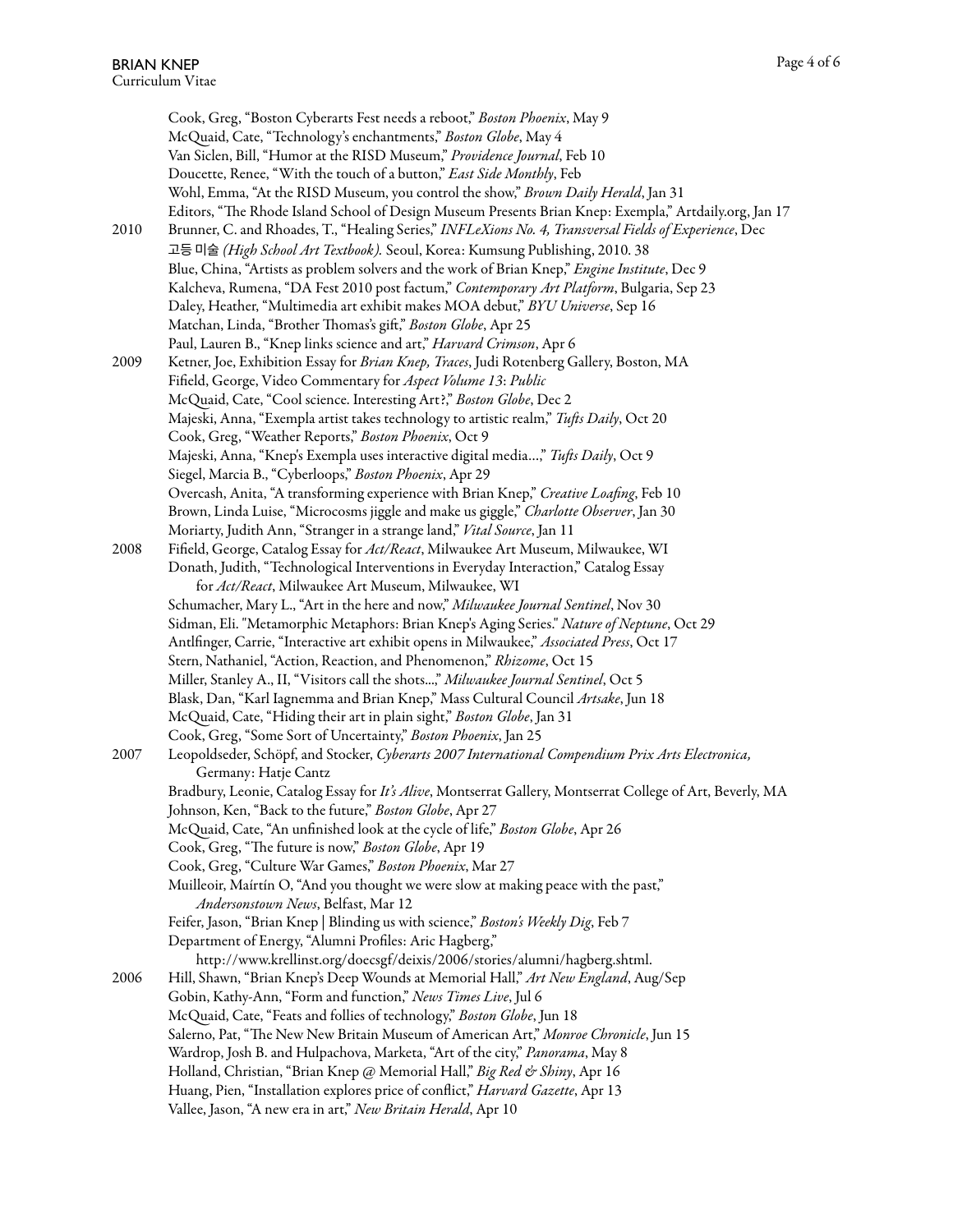Edgers, Geoff, "Is there an artist in the house?," *Boston Globe*, Apr 7 Mcauley, Kyle L. K., "Finding beauty in biology," *Harvard Crimson*, Apr 6 Hebebrand, Anne, "Healing, A Studio Visit with Brian Knep," *Artis Magazine*, Feb 2005 Editors, "Night & Day," *Phoenix New Times*, Dec 8 Citic, Ljiljana, "Exhibit asks viewers to step on art," *ASU Web Devil*, Nov 2 Editors, "8 Artists to Watch," *Big Red & Shiny*, Oct 23 Roy, LuAnne, "Accessible Art," *Fair*fi*eld County Weekly*, Sep 22 Abraham, Yvonne, "Local artists see windows of opportunity," *Boston Globe*, Jun 7 Friedman, Daniel, "Vacant windows now home to art exhibits," *Boston Courant*, May 16 Boiteau, Yves, "Jouez comme si vous y étiez (Play as if you were there)," *Le Parisien*, Apr 23 Editors, "Healing, le tapis méditatif (Healing, the meditative mat)," *Aujourd'hui en France*, Apr 23 Bobrowski, Sergei, "Искусство и компьютеры (Art and Computer Review)," *PC Week Russia*, Mar 15 Silver, Joanne, "Intimachine weds man, his mechanisms," *Boston Herald*, Jan 14 2004 Nash, Matthew, "Seven Questions with Brian Knep," *Big Red & Shiny*, Dec 15 Nash, Matthew, "Intimachine @ Art Interactive," *Big Red & Shiny*, Nov 24 Silver, Joanne, "Digital experiments will 'Feed' the mind," *Boston Herald*, Oct 29 Swanhuyser, Hiya, "Live, Through This," San Francisco Weekly, Oct 13 Temin, Christine, "'Annual,' a la carte," *Boston Globe*, Jun 18 Millis, Christopher, "Revenge of the smily faces," *Providence Phoenix*, Jun 18 Hopkins, Randi, "Rockin' round-ups," *Boston Phoenix*, Jun 4 "나의 이름은 게임展•미술과 놀이Ⅱ展 (My Name is Game)," *Seoul Daily*, Jul 21

#### SELECTED JURIES

- 2012 Creative Capital, New York, NY
- 2009 Walter and Elise Haas Fund, Creative Work Fund Jury, San Francisco, CA Cloud Foundation, ArtScience Jury, Boston, MA
- 2008 Bush Foundation, Enduring Vision Awards, St. Paul, MN Bush Foundation, Artist Fellowships, St. Paul, MN
- 2007 Museum of Science, Art Advisory Panel, Boston, MA
- 2006 Illinois Arts Council, Artist Fellowships, Chicago, IL Somerville Arts Council, Union Square Artist Grants, Somerville, MA

#### CURATED EXHIBITIONS & TALKS

- 2009- *Artist Talk Series*, Monthly artist talks at Harvard Medical School, Boston, MA
- 2006 *Collision Nine*, Art Interactive, Cambridge, MA
- 2005 *El Ocho*, Art Interactive, Cambridge, MA
- *Chance*, Art Interactive, Cambridge, MA
- 2004 *Senses*, Art Interactive, Cambridge, MA
- 2003 T*e Next Dimension*, Compton Gallery, MIT, Cambridge, MA

# PROFESSIONAL EXPERIENCE

- 2015 Mentor, *Lesley Uni*v*ersity,* Cambridge, MA
- 2012 Adjunct Professor, *Emerson College*, Boston, MA
- 1999- Art, Sofware and Design Consultant, Boston, MA Work with high-tech companies and research labs to develop innovative interactive products. Clients include the MIT Media Lab, Mitsubishi Electronics Research Lab, and Tactable, LLC.
- 1996 Founding Member, *Nearlife, Inc*., Cambridge, MA Launched this technology and entertainment company specializing in interactive media.
- 1992 Senior Sofware Engineer, *Industrial Light & Magic*, San Rafael, CA Worked with producers, animators, modelers, and technical directors to design new applications and solve filmspecific problems. Was awarded two Academy Awards for technology solutions. Films included *Jurassic Park*, *Mission Impossible*, and *Star Trek Generations*.
- 1989 Researcher, Computer Graphics Group, *Brown Uni*v*ersity*, Providence, RI